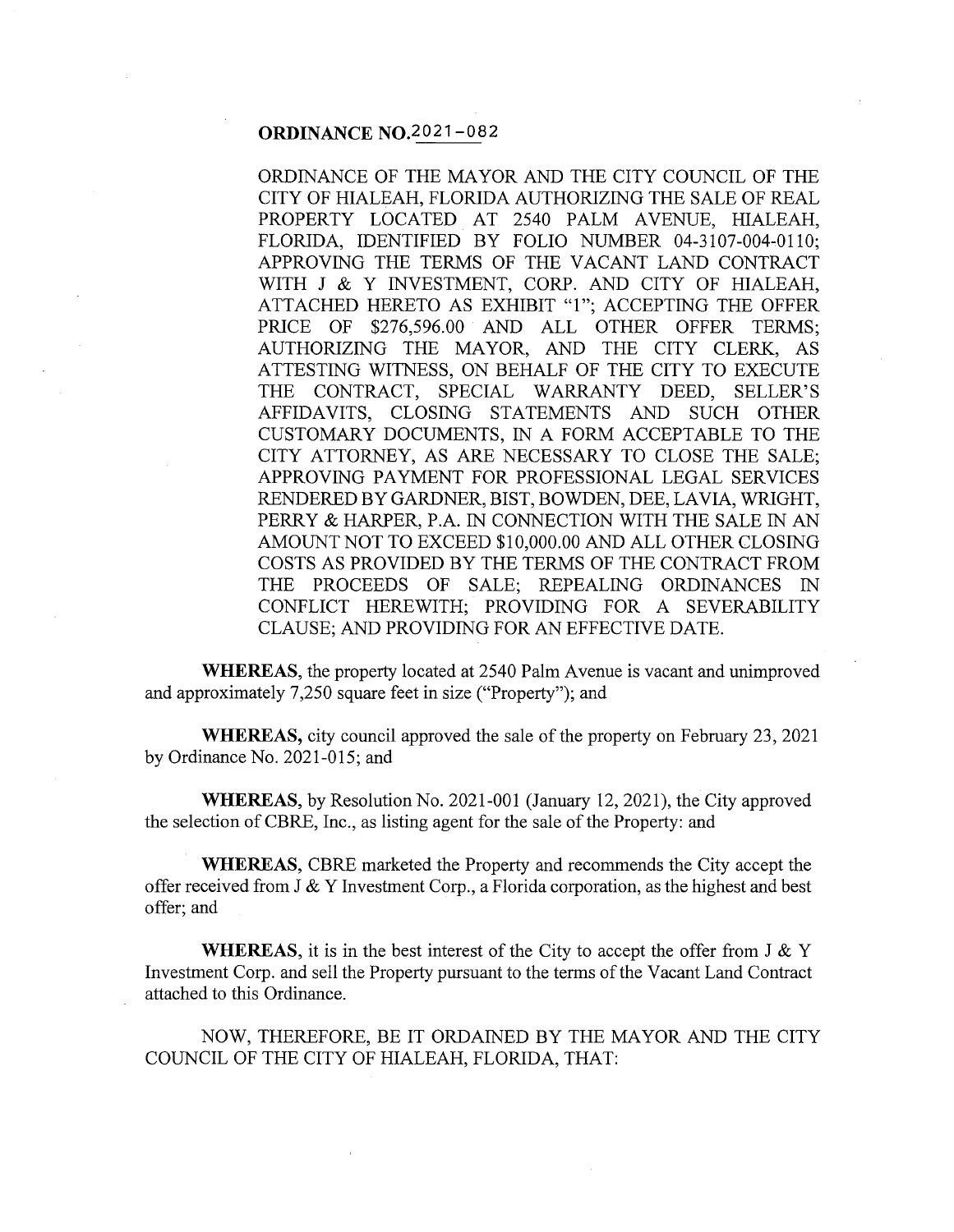**Section 1:**  in their entirety. The above recitals are hereby adopted and incorporated by reference

**Section 2:**  The City of Hialeah, Florida hereby authorizes the sale of the Property with an address of 2540 Palm Avenue, Hialeah, FL 33010 and a Tax identification number of 04-3107-004-0110, and legally described as follows:

Lots 15 and 16 and the South 8 feet of Lot 14, in Block 160, of the Eleventh Addition to the Town of Hialeah, according to the Plat thereof, as recorded in Plat Book 9 at Page 76 of the Public Records of Miami-Dade County, Florida.

**Section 3:** The offer from J & Y Investment, Corp., a Florida corporation, dated August 5, 2021, in the amount of \$276,596.00 for the purchase of the Property is hereby accepted.

**Section 4:** The terms of the Vacant Land Contract between the City of Hialeah, as Seller and J & Y Investment, Corp. ("Contract"), attached hereto and made a part hereof as Exhibit "1", are hereby approved and the Mayor, and the City Clerk, as attesting witness, on behalf of the City are hereby authorized to execute the Contract.

**Section 5:** The Mayor, the City Clerk, the Finance Director, the City Attorney and any other appropriate officers of the City are hereby authorized and directed to execute any and all certifications, instruments or documents required by the Contract, in a form approved by the City Attorney, and pay all closing costs or which are customary and necessary to close as required by the Contract. Any representations made by officers or representatives of the City as authorized by this Ordinance shall be deemed to be made on behalf of the City.

**Section 6:** The payment of legal expenses in an amount not to exceed \$10,000.00 incurred by the City for services rendered by the firm of Gardner, Bist, Bowden, Dee, LaVia, Wright, Perry & Harper, P.A. in connection with the sale of the Property are hereby approved to be paid from the city's proceeds at closing.

**Section 7:** All action taken to date by the officers of the City in furtherance of the sale of Real Property is hereby approved, confirmed and ratified.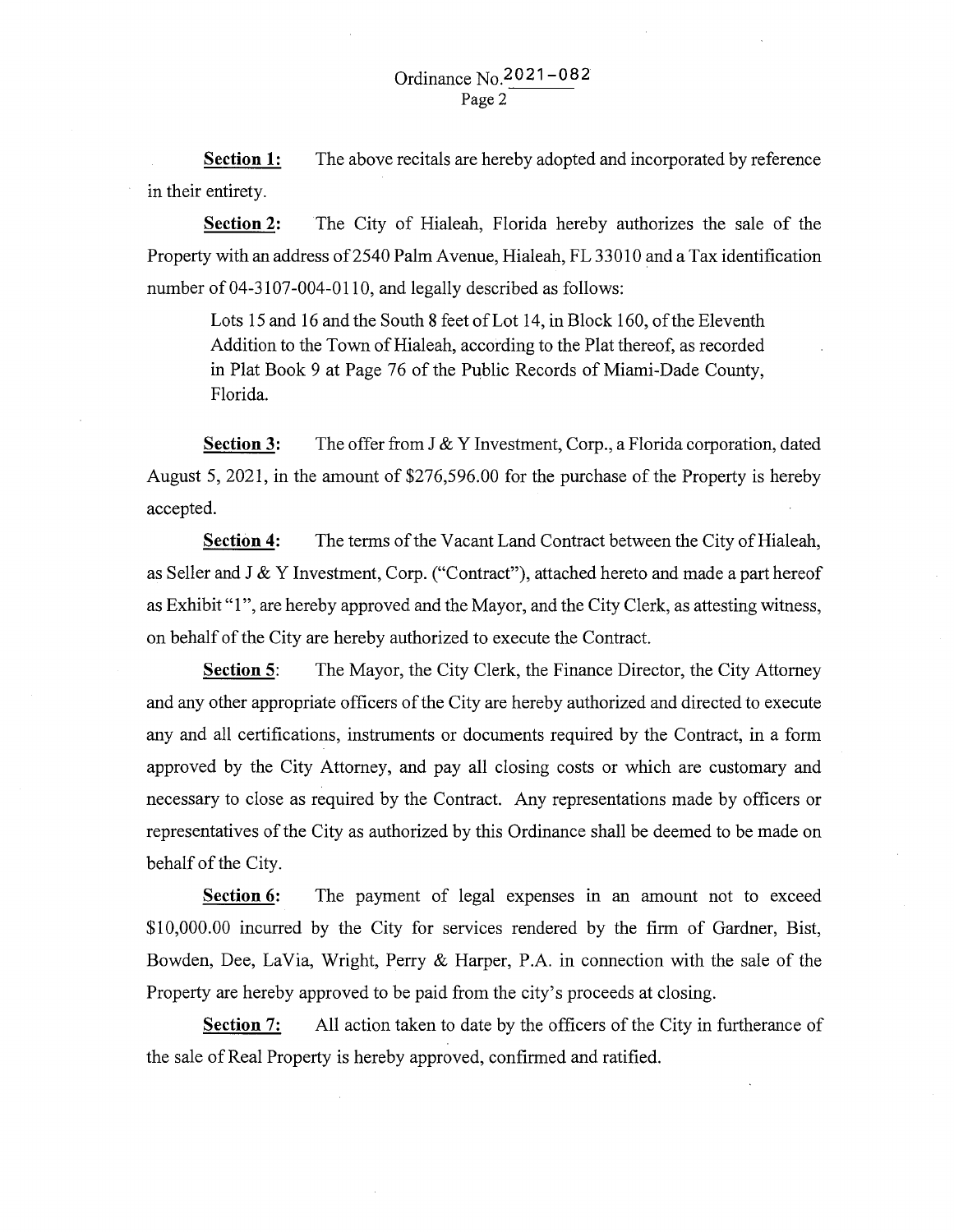### **Section 8: Repeal of Ordinances in Conflict.**

All ordinances or parts of ordinances in conflict herewith are hereby repealed to the extent of such conflict.

## **Section 9: Severability Clause.**

If any phrase, clause, sentence, paragraph or section of this ordinance shall be declared invalid or unconstitutional by the judgment or decree of a court of competent jurisdiction, such invalidity or unconstitutionality shall not affect any of the remaining phrases, clauses, sentences, paragraphs or sections of this ordinance.

## **Section 10: Effective Date.**

This ordinance shall become effective when passed by the City Council and signed by the Mayor or at the next regularly scheduled City Council meeting, if the Mayor's signature is withheld or if the City Council overrides the Mayor's veto.

| Jesus Pundidor<br>Council President                                                                                                                                                                                                                                                                                                                                                                                                                       |  |
|-----------------------------------------------------------------------------------------------------------------------------------------------------------------------------------------------------------------------------------------------------------------------------------------------------------------------------------------------------------------------------------------------------------------------------------------------------------|--|
| Approved on this $\frac{21}{4}$ day of September, 2021<br>Attest:                                                                                                                                                                                                                                                                                                                                                                                         |  |
| Marbelys Fatjo, City Clerk<br>Mayor Carlos Hernandez<br>Ordinance was adopted by 6-0-1 vote with<br>Councilmembers, Cue-Fuente, Garcia-<br>Approved as to form and legal sufficiency:<br>Roves, Hernandez, Perez, Tundidor, and<br>Zogby voting "Yes" and Council Member<br>De la Rosa away during the roll call for<br>Eorena E. Brave, City Attorney<br>S:\DJ\ORDINANCES\\$540 Palm Avenue approving vacant land contract with J&Y Investment Corp.docx |  |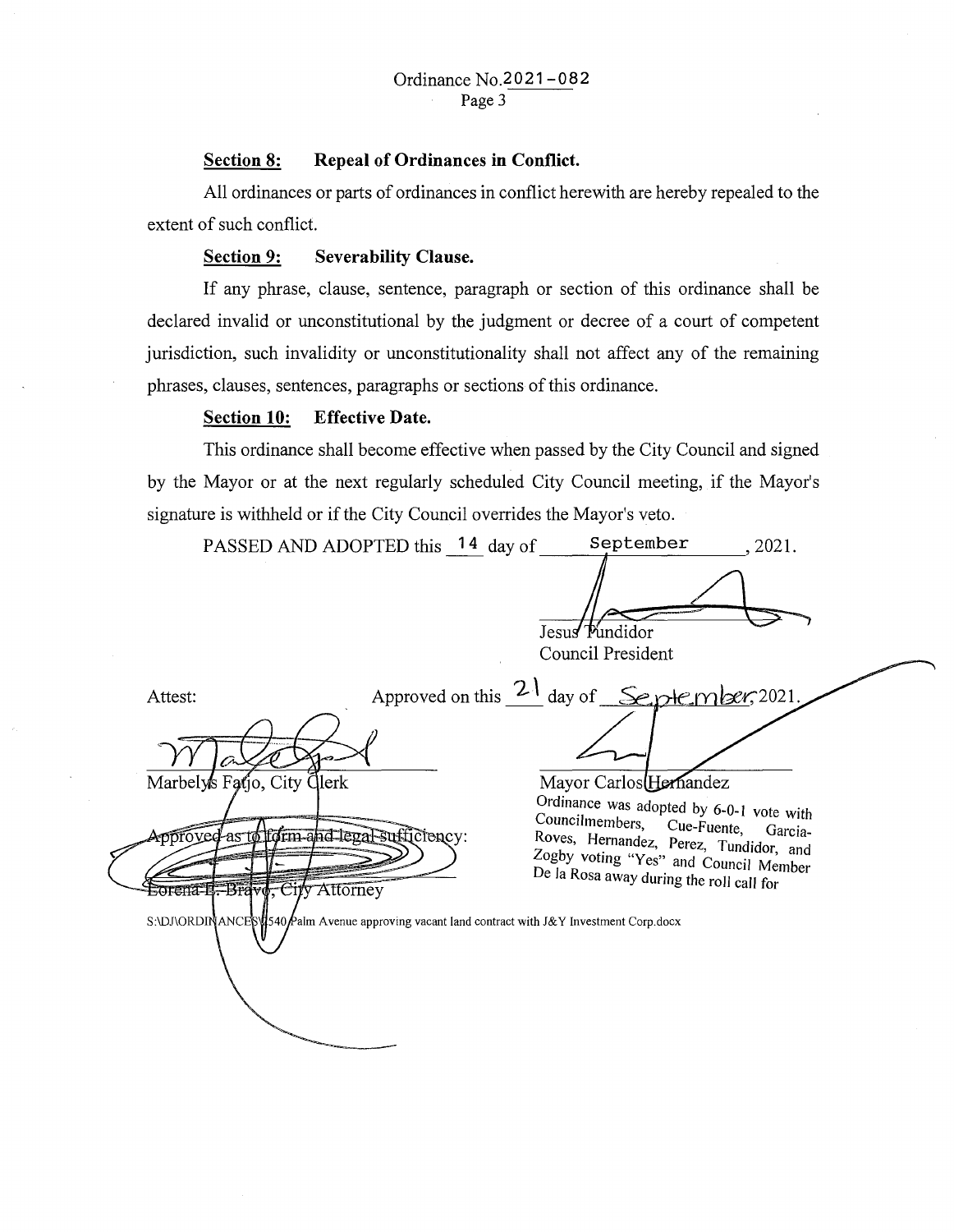# **Vacant Land Contract**

| 1. Sale and Purchase ("Contract"): CITY OF<br>CITY OF Sand Purchase ("Contract"): J&Y INVESTMENT CORP.<br>("Buyer")<br>described as:<br>2540 PALM AVE HIALEAH, FL 33010<br>Address:<br>Legal Description: 11TH ADDN TO HIALEAH PB 9-76 LOTS 15-16 & S8FT LOT 14 BLK 160 LOT SIZE 58.000 X<br>125 OR 20733-1502 1002 3<br>04-3107-004-0110<br>SEC 07 /TWP / 53 /RNG 41 of MIAMI-DADE County, Florida. Real Property ID No.: _<br>including all improvements existing on the Property and the following additional property:<br>276,596.00<br>All deposits will be made payable to "Escrow Agent" named below and held in escrow by:<br>PENINSULA TITLE CORP<br>Escrow Agent's Name:<br><b>PATRICIA GARCIA</b><br>Escrow Agent's Contact Person:<br>Escrow Agent's Address: _______8726 NW 26TH ST. UNIT 26 DORAL, FL 33172<br>Escrow Agent's Address.<br>Escrow Agent's Phone: (305) 500-9938 Ext. 218<br>Fscrow Agent's Email: Patty@peninsulatitle.org<br>(a) Initial deposit (\$0 if left blank) (Check if applicable)<br>$\Box$ accompanies offer<br>X will be delivered to Escrow Agent within _____ days (3 days if left blank)<br>28,000.00<br>(b) Additional deposit will be delivered to Escrow Agent (Check if applicable)<br>□ within _______ days (10 days if left blank) after Effective Date<br>$\square$ within ______ days (3 days if left blank) after expiration of Due Diligence Period<br>$\frac{1}{2}$<br>\$0.00<br>(c) Total Financing (see Paragraph 6) (express as a dollar amount or percentage)<br>\$<br>(d) Other:<br>(e) Balance to close (not including Buyer's closing costs, prepaid items, and prorations)<br>(f) $\Box$ (Complete only if purchase price will be determined based on a per unit cost instead of a fixed price.) The<br>unit used to determine the purchase price is $\Box$ lot $\Box$ acre $\Box$ square foot $\Box$ other (specify):<br>prorating areas of less than a full unit. The purchase price will be \$__________________ per unit based on a<br>calculation of total area of the Property as certified to Seller and Buyer by a Florida licensed surveyor in<br>accordance with Paragraph 8(c). The following rights of way and other areas will be excluded from the<br>calculation:<br>Time for Acceptance; Effective Date: Unless this offer is signed by Seller and Buyer and an executed copy<br>delivered to all parties on or before September 17, 2021 , this offer will be withdrawn and Buyer's deposit, if |
|---------------------------------------------------------------------------------------------------------------------------------------------------------------------------------------------------------------------------------------------------------------------------------------------------------------------------------------------------------------------------------------------------------------------------------------------------------------------------------------------------------------------------------------------------------------------------------------------------------------------------------------------------------------------------------------------------------------------------------------------------------------------------------------------------------------------------------------------------------------------------------------------------------------------------------------------------------------------------------------------------------------------------------------------------------------------------------------------------------------------------------------------------------------------------------------------------------------------------------------------------------------------------------------------------------------------------------------------------------------------------------------------------------------------------------------------------------------------------------------------------------------------------------------------------------------------------------------------------------------------------------------------------------------------------------------------------------------------------------------------------------------------------------------------------------------------------------------------------------------------------------------------------------------------------------------------------------------------------------------------------------------------------------------------------------------------------------------------------------------------------------------------------------------------------------------------------------------------------------------------------------------------------------------------------------------------------------------------------------------------------------------------------------------------------------------------------------------------------------|
|                                                                                                                                                                                                                                                                                                                                                                                                                                                                                                                                                                                                                                                                                                                                                                                                                                                                                                                                                                                                                                                                                                                                                                                                                                                                                                                                                                                                                                                                                                                                                                                                                                                                                                                                                                                                                                                                                                                                                                                                                                                                                                                                                                                                                                                                                                                                                                                                                                                                                 |
|                                                                                                                                                                                                                                                                                                                                                                                                                                                                                                                                                                                                                                                                                                                                                                                                                                                                                                                                                                                                                                                                                                                                                                                                                                                                                                                                                                                                                                                                                                                                                                                                                                                                                                                                                                                                                                                                                                                                                                                                                                                                                                                                                                                                                                                                                                                                                                                                                                                                                 |
|                                                                                                                                                                                                                                                                                                                                                                                                                                                                                                                                                                                                                                                                                                                                                                                                                                                                                                                                                                                                                                                                                                                                                                                                                                                                                                                                                                                                                                                                                                                                                                                                                                                                                                                                                                                                                                                                                                                                                                                                                                                                                                                                                                                                                                                                                                                                                                                                                                                                                 |
|                                                                                                                                                                                                                                                                                                                                                                                                                                                                                                                                                                                                                                                                                                                                                                                                                                                                                                                                                                                                                                                                                                                                                                                                                                                                                                                                                                                                                                                                                                                                                                                                                                                                                                                                                                                                                                                                                                                                                                                                                                                                                                                                                                                                                                                                                                                                                                                                                                                                                 |
|                                                                                                                                                                                                                                                                                                                                                                                                                                                                                                                                                                                                                                                                                                                                                                                                                                                                                                                                                                                                                                                                                                                                                                                                                                                                                                                                                                                                                                                                                                                                                                                                                                                                                                                                                                                                                                                                                                                                                                                                                                                                                                                                                                                                                                                                                                                                                                                                                                                                                 |
|                                                                                                                                                                                                                                                                                                                                                                                                                                                                                                                                                                                                                                                                                                                                                                                                                                                                                                                                                                                                                                                                                                                                                                                                                                                                                                                                                                                                                                                                                                                                                                                                                                                                                                                                                                                                                                                                                                                                                                                                                                                                                                                                                                                                                                                                                                                                                                                                                                                                                 |
|                                                                                                                                                                                                                                                                                                                                                                                                                                                                                                                                                                                                                                                                                                                                                                                                                                                                                                                                                                                                                                                                                                                                                                                                                                                                                                                                                                                                                                                                                                                                                                                                                                                                                                                                                                                                                                                                                                                                                                                                                                                                                                                                                                                                                                                                                                                                                                                                                                                                                 |
|                                                                                                                                                                                                                                                                                                                                                                                                                                                                                                                                                                                                                                                                                                                                                                                                                                                                                                                                                                                                                                                                                                                                                                                                                                                                                                                                                                                                                                                                                                                                                                                                                                                                                                                                                                                                                                                                                                                                                                                                                                                                                                                                                                                                                                                                                                                                                                                                                                                                                 |
|                                                                                                                                                                                                                                                                                                                                                                                                                                                                                                                                                                                                                                                                                                                                                                                                                                                                                                                                                                                                                                                                                                                                                                                                                                                                                                                                                                                                                                                                                                                                                                                                                                                                                                                                                                                                                                                                                                                                                                                                                                                                                                                                                                                                                                                                                                                                                                                                                                                                                 |
|                                                                                                                                                                                                                                                                                                                                                                                                                                                                                                                                                                                                                                                                                                                                                                                                                                                                                                                                                                                                                                                                                                                                                                                                                                                                                                                                                                                                                                                                                                                                                                                                                                                                                                                                                                                                                                                                                                                                                                                                                                                                                                                                                                                                                                                                                                                                                                                                                                                                                 |
|                                                                                                                                                                                                                                                                                                                                                                                                                                                                                                                                                                                                                                                                                                                                                                                                                                                                                                                                                                                                                                                                                                                                                                                                                                                                                                                                                                                                                                                                                                                                                                                                                                                                                                                                                                                                                                                                                                                                                                                                                                                                                                                                                                                                                                                                                                                                                                                                                                                                                 |
|                                                                                                                                                                                                                                                                                                                                                                                                                                                                                                                                                                                                                                                                                                                                                                                                                                                                                                                                                                                                                                                                                                                                                                                                                                                                                                                                                                                                                                                                                                                                                                                                                                                                                                                                                                                                                                                                                                                                                                                                                                                                                                                                                                                                                                                                                                                                                                                                                                                                                 |
|                                                                                                                                                                                                                                                                                                                                                                                                                                                                                                                                                                                                                                                                                                                                                                                                                                                                                                                                                                                                                                                                                                                                                                                                                                                                                                                                                                                                                                                                                                                                                                                                                                                                                                                                                                                                                                                                                                                                                                                                                                                                                                                                                                                                                                                                                                                                                                                                                                                                                 |
|                                                                                                                                                                                                                                                                                                                                                                                                                                                                                                                                                                                                                                                                                                                                                                                                                                                                                                                                                                                                                                                                                                                                                                                                                                                                                                                                                                                                                                                                                                                                                                                                                                                                                                                                                                                                                                                                                                                                                                                                                                                                                                                                                                                                                                                                                                                                                                                                                                                                                 |
|                                                                                                                                                                                                                                                                                                                                                                                                                                                                                                                                                                                                                                                                                                                                                                                                                                                                                                                                                                                                                                                                                                                                                                                                                                                                                                                                                                                                                                                                                                                                                                                                                                                                                                                                                                                                                                                                                                                                                                                                                                                                                                                                                                                                                                                                                                                                                                                                                                                                                 |
|                                                                                                                                                                                                                                                                                                                                                                                                                                                                                                                                                                                                                                                                                                                                                                                                                                                                                                                                                                                                                                                                                                                                                                                                                                                                                                                                                                                                                                                                                                                                                                                                                                                                                                                                                                                                                                                                                                                                                                                                                                                                                                                                                                                                                                                                                                                                                                                                                                                                                 |
|                                                                                                                                                                                                                                                                                                                                                                                                                                                                                                                                                                                                                                                                                                                                                                                                                                                                                                                                                                                                                                                                                                                                                                                                                                                                                                                                                                                                                                                                                                                                                                                                                                                                                                                                                                                                                                                                                                                                                                                                                                                                                                                                                                                                                                                                                                                                                                                                                                                                                 |
|                                                                                                                                                                                                                                                                                                                                                                                                                                                                                                                                                                                                                                                                                                                                                                                                                                                                                                                                                                                                                                                                                                                                                                                                                                                                                                                                                                                                                                                                                                                                                                                                                                                                                                                                                                                                                                                                                                                                                                                                                                                                                                                                                                                                                                                                                                                                                                                                                                                                                 |
|                                                                                                                                                                                                                                                                                                                                                                                                                                                                                                                                                                                                                                                                                                                                                                                                                                                                                                                                                                                                                                                                                                                                                                                                                                                                                                                                                                                                                                                                                                                                                                                                                                                                                                                                                                                                                                                                                                                                                                                                                                                                                                                                                                                                                                                                                                                                                                                                                                                                                 |
|                                                                                                                                                                                                                                                                                                                                                                                                                                                                                                                                                                                                                                                                                                                                                                                                                                                                                                                                                                                                                                                                                                                                                                                                                                                                                                                                                                                                                                                                                                                                                                                                                                                                                                                                                                                                                                                                                                                                                                                                                                                                                                                                                                                                                                                                                                                                                                                                                                                                                 |
|                                                                                                                                                                                                                                                                                                                                                                                                                                                                                                                                                                                                                                                                                                                                                                                                                                                                                                                                                                                                                                                                                                                                                                                                                                                                                                                                                                                                                                                                                                                                                                                                                                                                                                                                                                                                                                                                                                                                                                                                                                                                                                                                                                                                                                                                                                                                                                                                                                                                                 |
|                                                                                                                                                                                                                                                                                                                                                                                                                                                                                                                                                                                                                                                                                                                                                                                                                                                                                                                                                                                                                                                                                                                                                                                                                                                                                                                                                                                                                                                                                                                                                                                                                                                                                                                                                                                                                                                                                                                                                                                                                                                                                                                                                                                                                                                                                                                                                                                                                                                                                 |
|                                                                                                                                                                                                                                                                                                                                                                                                                                                                                                                                                                                                                                                                                                                                                                                                                                                                                                                                                                                                                                                                                                                                                                                                                                                                                                                                                                                                                                                                                                                                                                                                                                                                                                                                                                                                                                                                                                                                                                                                                                                                                                                                                                                                                                                                                                                                                                                                                                                                                 |
|                                                                                                                                                                                                                                                                                                                                                                                                                                                                                                                                                                                                                                                                                                                                                                                                                                                                                                                                                                                                                                                                                                                                                                                                                                                                                                                                                                                                                                                                                                                                                                                                                                                                                                                                                                                                                                                                                                                                                                                                                                                                                                                                                                                                                                                                                                                                                                                                                                                                                 |
|                                                                                                                                                                                                                                                                                                                                                                                                                                                                                                                                                                                                                                                                                                                                                                                                                                                                                                                                                                                                                                                                                                                                                                                                                                                                                                                                                                                                                                                                                                                                                                                                                                                                                                                                                                                                                                                                                                                                                                                                                                                                                                                                                                                                                                                                                                                                                                                                                                                                                 |
|                                                                                                                                                                                                                                                                                                                                                                                                                                                                                                                                                                                                                                                                                                                                                                                                                                                                                                                                                                                                                                                                                                                                                                                                                                                                                                                                                                                                                                                                                                                                                                                                                                                                                                                                                                                                                                                                                                                                                                                                                                                                                                                                                                                                                                                                                                                                                                                                                                                                                 |
|                                                                                                                                                                                                                                                                                                                                                                                                                                                                                                                                                                                                                                                                                                                                                                                                                                                                                                                                                                                                                                                                                                                                                                                                                                                                                                                                                                                                                                                                                                                                                                                                                                                                                                                                                                                                                                                                                                                                                                                                                                                                                                                                                                                                                                                                                                                                                                                                                                                                                 |
|                                                                                                                                                                                                                                                                                                                                                                                                                                                                                                                                                                                                                                                                                                                                                                                                                                                                                                                                                                                                                                                                                                                                                                                                                                                                                                                                                                                                                                                                                                                                                                                                                                                                                                                                                                                                                                                                                                                                                                                                                                                                                                                                                                                                                                                                                                                                                                                                                                                                                 |
|                                                                                                                                                                                                                                                                                                                                                                                                                                                                                                                                                                                                                                                                                                                                                                                                                                                                                                                                                                                                                                                                                                                                                                                                                                                                                                                                                                                                                                                                                                                                                                                                                                                                                                                                                                                                                                                                                                                                                                                                                                                                                                                                                                                                                                                                                                                                                                                                                                                                                 |
|                                                                                                                                                                                                                                                                                                                                                                                                                                                                                                                                                                                                                                                                                                                                                                                                                                                                                                                                                                                                                                                                                                                                                                                                                                                                                                                                                                                                                                                                                                                                                                                                                                                                                                                                                                                                                                                                                                                                                                                                                                                                                                                                                                                                                                                                                                                                                                                                                                                                                 |
|                                                                                                                                                                                                                                                                                                                                                                                                                                                                                                                                                                                                                                                                                                                                                                                                                                                                                                                                                                                                                                                                                                                                                                                                                                                                                                                                                                                                                                                                                                                                                                                                                                                                                                                                                                                                                                                                                                                                                                                                                                                                                                                                                                                                                                                                                                                                                                                                                                                                                 |
|                                                                                                                                                                                                                                                                                                                                                                                                                                                                                                                                                                                                                                                                                                                                                                                                                                                                                                                                                                                                                                                                                                                                                                                                                                                                                                                                                                                                                                                                                                                                                                                                                                                                                                                                                                                                                                                                                                                                                                                                                                                                                                                                                                                                                                                                                                                                                                                                                                                                                 |
|                                                                                                                                                                                                                                                                                                                                                                                                                                                                                                                                                                                                                                                                                                                                                                                                                                                                                                                                                                                                                                                                                                                                                                                                                                                                                                                                                                                                                                                                                                                                                                                                                                                                                                                                                                                                                                                                                                                                                                                                                                                                                                                                                                                                                                                                                                                                                                                                                                                                                 |
| any, will be returned. The time for acceptance of any counter-offer will be 3 days after the date the counter-offer is                                                                                                                                                                                                                                                                                                                                                                                                                                                                                                                                                                                                                                                                                                                                                                                                                                                                                                                                                                                                                                                                                                                                                                                                                                                                                                                                                                                                                                                                                                                                                                                                                                                                                                                                                                                                                                                                                                                                                                                                                                                                                                                                                                                                                                                                                                                                                          |
| delivered. The "Effective Date" of this Contract is the date on which the last one of the Seller and Buyer<br>has signed or initialed and delivered this offer or the final counter-offer.                                                                                                                                                                                                                                                                                                                                                                                                                                                                                                                                                                                                                                                                                                                                                                                                                                                                                                                                                                                                                                                                                                                                                                                                                                                                                                                                                                                                                                                                                                                                                                                                                                                                                                                                                                                                                                                                                                                                                                                                                                                                                                                                                                                                                                                                                      |
|                                                                                                                                                                                                                                                                                                                                                                                                                                                                                                                                                                                                                                                                                                                                                                                                                                                                                                                                                                                                                                                                                                                                                                                                                                                                                                                                                                                                                                                                                                                                                                                                                                                                                                                                                                                                                                                                                                                                                                                                                                                                                                                                                                                                                                                                                                                                                                                                                                                                                 |
| 4. Closing Date: This transaction will close on 21 days after effective ("Closing Date"), unless specifically                                                                                                                                                                                                                                                                                                                                                                                                                                                                                                                                                                                                                                                                                                                                                                                                                                                                                                                                                                                                                                                                                                                                                                                                                                                                                                                                                                                                                                                                                                                                                                                                                                                                                                                                                                                                                                                                                                                                                                                                                                                                                                                                                                                                                                                                                                                                                                   |
| extended by other provisions of this Contract. The Closing Date will prevail over all other time periods including,<br>but not limited to, Financing and Feasibility Study periods. However, if the Closing Date occurs on a Saturday,                                                                                                                                                                                                                                                                                                                                                                                                                                                                                                                                                                                                                                                                                                                                                                                                                                                                                                                                                                                                                                                                                                                                                                                                                                                                                                                                                                                                                                                                                                                                                                                                                                                                                                                                                                                                                                                                                                                                                                                                                                                                                                                                                                                                                                          |
| Sunday, or national legal holiday, it will extend to 5:00 p.m. (where the Property is located) of the next business                                                                                                                                                                                                                                                                                                                                                                                                                                                                                                                                                                                                                                                                                                                                                                                                                                                                                                                                                                                                                                                                                                                                                                                                                                                                                                                                                                                                                                                                                                                                                                                                                                                                                                                                                                                                                                                                                                                                                                                                                                                                                                                                                                                                                                                                                                                                                             |
| day. In the event insurance underwriting is suspended on Closing Date and Buyer is unable to obtain property                                                                                                                                                                                                                                                                                                                                                                                                                                                                                                                                                                                                                                                                                                                                                                                                                                                                                                                                                                                                                                                                                                                                                                                                                                                                                                                                                                                                                                                                                                                                                                                                                                                                                                                                                                                                                                                                                                                                                                                                                                                                                                                                                                                                                                                                                                                                                                    |
| insurance, Buyer may postpone closing for up to 5 days after the insurance underwriting suspension is lifted. If                                                                                                                                                                                                                                                                                                                                                                                                                                                                                                                                                                                                                                                                                                                                                                                                                                                                                                                                                                                                                                                                                                                                                                                                                                                                                                                                                                                                                                                                                                                                                                                                                                                                                                                                                                                                                                                                                                                                                                                                                                                                                                                                                                                                                                                                                                                                                                |
| this transaction does not close for any reason, Buyer will immediately return all Seller provided documents and                                                                                                                                                                                                                                                                                                                                                                                                                                                                                                                                                                                                                                                                                                                                                                                                                                                                                                                                                                                                                                                                                                                                                                                                                                                                                                                                                                                                                                                                                                                                                                                                                                                                                                                                                                                                                                                                                                                                                                                                                                                                                                                                                                                                                                                                                                                                                                 |
| other items.                                                                                                                                                                                                                                                                                                                                                                                                                                                                                                                                                                                                                                                                                                                                                                                                                                                                                                                                                                                                                                                                                                                                                                                                                                                                                                                                                                                                                                                                                                                                                                                                                                                                                                                                                                                                                                                                                                                                                                                                                                                                                                                                                                                                                                                                                                                                                                                                                                                                    |
| 5. Extension of Closing Date: If Paragraph 6(b) is checked and Closing Funds from Buyer's lender(s) are not<br>available on Closing Date due to Consumer Financial Protection Bureau Closing Disclosure delivery requirements                                                                                                                                                                                                                                                                                                                                                                                                                                                                                                                                                                                                                                                                                                                                                                                                                                                                                                                                                                                                                                                                                                                                                                                                                                                                                                                                                                                                                                                                                                                                                                                                                                                                                                                                                                                                                                                                                                                                                                                                                                                                                                                                                                                                                                                   |
|                                                                                                                                                                                                                                                                                                                                                                                                                                                                                                                                                                                                                                                                                                                                                                                                                                                                                                                                                                                                                                                                                                                                                                                                                                                                                                                                                                                                                                                                                                                                                                                                                                                                                                                                                                                                                                                                                                                                                                                                                                                                                                                                                                                                                                                                                                                                                                                                                                                                                 |

Buyer  $(\nu_{\mathcal{M}})$  (  $\ldots$  ) and Seller ( $\ldots$ )  $(\ldots)$  acknowledge receipt of a copy of this page, which is 1 of 8 pages.

VAC-14 Rev 3/21 Serial#: 000120-000162-8193904 ©2021 Florida Realtors®

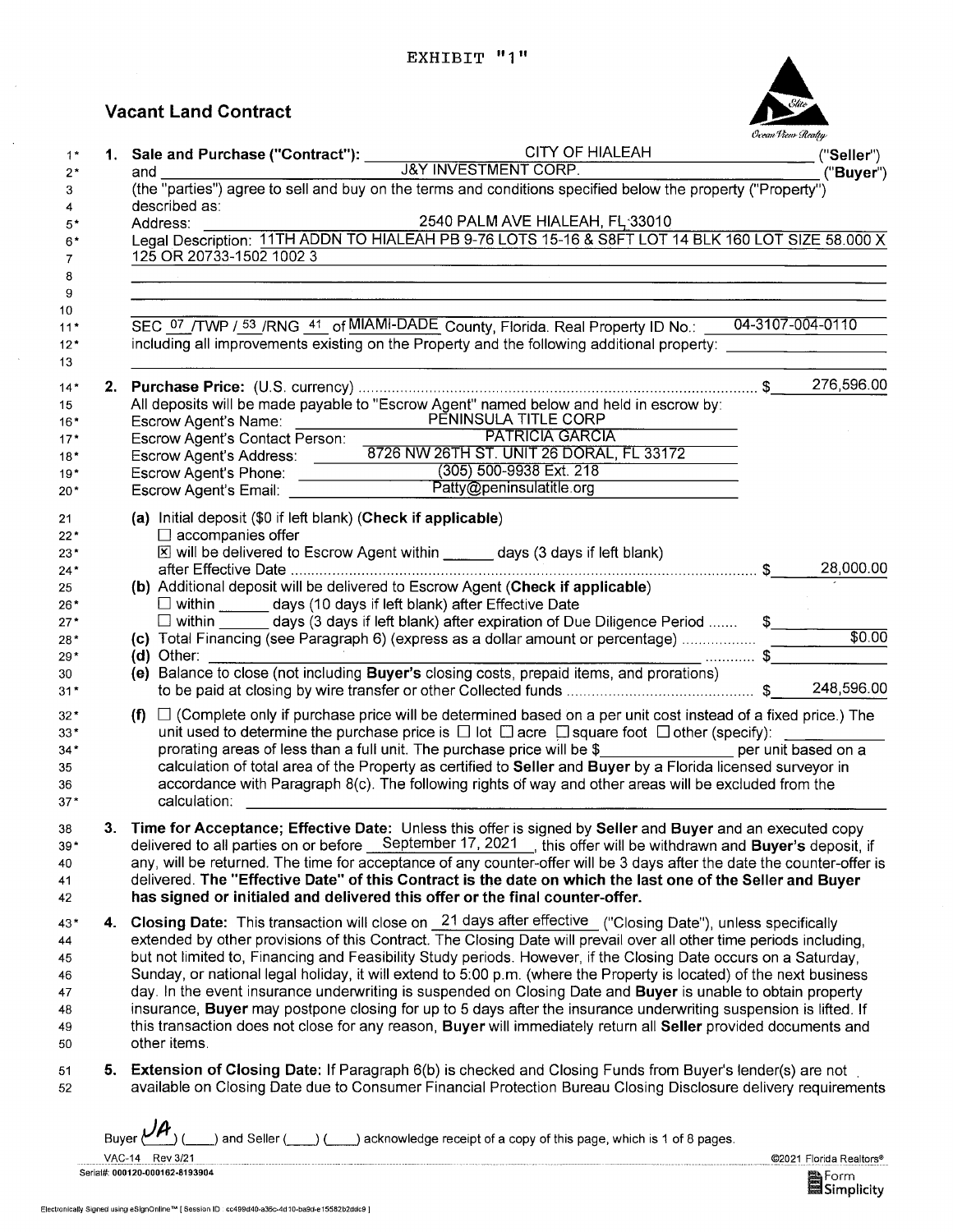53 ("CFPB Requirements"), if applicable, then Closing Date shall be extended for such period necessary to satisfy 54 CFPB Requirements, provided such period shall not exceed 10 days.

## 55 **6. Financing: (Check as applicable)**

56<sup>\*</sup> **(a)**  $\boxtimes$  **Buyer** will pay cash for the Property with no financing contingency.

57\* **(b)** D This Contract is contingent on **Buyer** qualifying for and obtaining the commitment(s) or approval(s) 58\* specified below ("Financing") within \_\_\_\_\_\_ days after Effective Date (Closing Date or 30 days after Effective 59\* Date, whichever occurs first, if left blank) ("Financing Period"). **Buyer** will apply for Financing within 60<br>60 days after Effective Date (5 days if left blank) and will timely provide any and all credit, employment, days after Effective Date (5 days if left blank) and will timely provide any and all credit, employment, financial, 61 and other information required by the lender. If **Buyer,** after using diligence and good faith, cannot obtain the 62 Financing within the Financing Period, either party may terminate this Contract and **Buyer's** deposit(s) will be 63 returned.

- 
- 64\* **(1) D New Financing: Buyer** will secure a commitment for new third party financing for \$<br>65\* or % of the purchase price at (Check one) **Da fixed rate not exceeding** % D an 65<sup>\*</sup> or 1880 or 1880 or 55<sup>\*</sup> of the purchase price at (Check one) □ a fixed rate not exceeding 66<sup>\*</sup> adjustable interest rate not exceeding 9% at origination (a fixed rate at the posterior) 66\* adjustable interest rate not exceeding % at origination (a fixed rate at the prevailing interest rate 67 based on **Buyer's** creditworthiness if neither choice is selected). **Buyer** will keep **Seller** and Broker fully 68 informed of the loan application status and progress and authorizes the lender or mortgage broker to 69 disclose all such information to **Seller** and Broker.
- 70\* **(2) D Seller Financing: Buyer** will execute a D first D second purchase money note and mortgage to 71<sup>\*</sup> Seller in the amount of \$ **, bearing annual interest at \_\_\_\_\_%** and payable as follows:

The mortgage, note, and any security agreement will be in a form acceptable to **Seller** and will follow forms generally accepted in the county where the Property is located; will provide for a late payment fee and acceleration at the mortgagee's option if **Buyer** defaults; will give **Buyer** the right to prepay without penalty all or part of the principal at any time(s) with interest only to date of payment; will be due on conveyance or sale; will provide for release of contiguous parcels, if applicable; and will require **Buyer** to keep liability insurance on the Property, with **Seller** as additional named insured. **Buyer** authorizes **Seller**  to obtain credit, employment, and other necessary information to determine creditworthiness for the financing. **Seller** will, within 10 days after Effective Date, give **Buyer** written notice of whether or not **Seller**  will make the loan.

**(3) D Mortgage Assumption: Buyer** will take title subject to and assume and pay existing first mortgage to

| $\cdots$ |     |                                                                                                                           |  |
|----------|-----|---------------------------------------------------------------------------------------------------------------------------|--|
| $84*$    | N#. | in the approximate amount of \$____________________________ currently payable at                                          |  |
| $85*$    |     | per month, including principal, interest, $\Box$ taxes and insurance, and having a                                        |  |
| 86*      |     | $\Box$ fixed $\Box$ other (describe)                                                                                      |  |
| $87*$    |     | interest rate of $\_\_\_\_$ % which $\Box$ will $\Box$ will not escalate upon assumption. Any variance in the mortgage    |  |
| 88       |     | will be adjusted in the balance due at closing with no adjustment to purchase price. Buyer will purchase                  |  |
| 89*      |     | Seller's escrow account dollar for dollar. If the interest rate upon transfer exceeds % or the                            |  |
| $90*$    |     | assumption/transfer fee exceeds \$___________________, either party may elect to pay the excess, failing                  |  |
| 91       |     | which this Contract will terminate; and Buyer's deposit(s) will be returned. If the lender disapproves                    |  |
| 92       |     | Buyer, this Contract will terminate; and Buyer's deposit(s) will be returned.                                             |  |
| $0.2*$   |     | $\Lambda$ eejangbility: (Chock ang) Buyer $\Box$ may assign and thereby he relegged from any further lighility under this |  |

- 93\* **7. Assignability: (Check one) Buyer**  $\Box$  may assign and thereby be released from any further liability under this 94\* Contract,  $\Box$  may assign but not be released from liability under this Contract, or  $\boxtimes$  may not assign this Contract.
- 95<sup>\*</sup> 8. Title: Seller has the legal capacity to and will convey marketable title to the Property by □ statutory warranty 96\* deed  $\boxtimes$  special warranty deed  $\Box$  other (specify) , free of liens, easements, 97 and encumbrances of record or known to **Seller,** but subject to property taxes for the year of closing; covenants, 98 restrictions, and public utility easements of record; existing zoning and governmental regulations; and (list any<br>99\* other matters to which title will be subject) Approval by Hialeah City Council 99\* other matters to which title will be subject)
- 100 provided there exists at closing no violation of the foregoing.
- 101 **(a) Title Evidence:** The party who pays for the owner's title insurance policy will select the closing agent and pay 102 for the title search, including tax and lien search (including municipal lien search) if performed, and all other 103 fees charged by closing agent. **Seller** will deliver to **Buyer,** at
- 104<sup>★</sup> **(Check one) D** Seller's  $\boxed{\mathbb{X}}$  Buyer's expense and
- 105\* **(Check one)**  $\Box$  within days after Effective Date  $\Box$  at least 10 days before Closing Date, 106 **(Check one)**
- 107<sup>\*</sup> **(1)**  $\overline{K}$  a title insurance commitment by a Florida licensed title insurer setting forth those matters to be 108 discharged by **Seller** at or before closing and, upon **Buyer** recording the deed, an owner's policy in the

©2021 Florida Realtors®

■Form<br>■Simplicity

Buyer  $\mathcal{U}$  (  $\rightarrow$  ) and Seller (  $\rightarrow$  ) (  $\rightarrow$  ) acknowledge receipt of a copy of this page, which is 2 of 8 pages.

VAC-14 Rev 3/21 Serial#: 000120-000162-8193904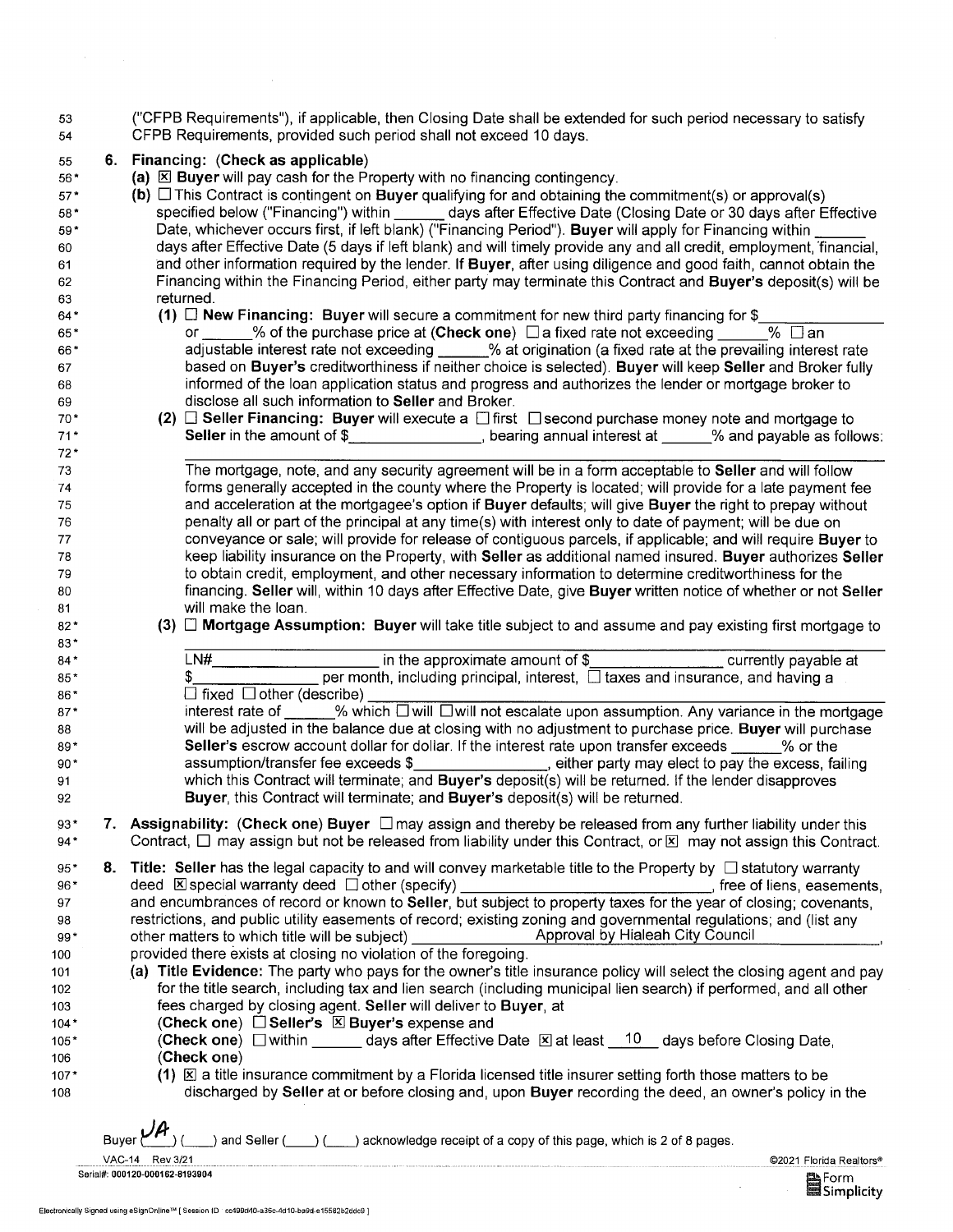amount of the purchase price for fee simple title subject only to the exceptions stated above. If **Buyer** is paying for the owner's title insurance policy and **Seller** has an owner's policy, **Seller** will deliver a copy to **Buyer** within 15 days after Effective Date.

- **(2)** D an abstract of title, prepared or brought current by an existing abstract firm or certified as correct by an existing firm. However, if such an abstract is not available to **Seller,** then a prior owner's title policy acceptable to the proposed insurer as a base for reissuance of coverage may be used. The prior policy will include copies of all policy exceptions and an update in a format acceptable to **Buyer** from the policy effective date and certified to **Buyer or Buyer's** closing agent together with copies of all documents recited in the prior policy and in the update. If such an abstract or prior policy is not available to **Seller,**  then (1) above will be the title evidence.
- 119 \* 120 121 122\* 123 124 125 126 127 **(b) Title Examination:** After receipt of the title evidence, **Buyer** will, within 7 days (10 days if left blank) but no later than Closing Date, deliver written notice to **Seller** of title defects. Title will be deemed acceptable to **Buyer** if (i) **Buyer** fails to deliver proper notice of defects or (ii) **Buyer** delivers proper written notice and **Seller**  cures the defects within \_\_\_\_\_\_ days (30 days if left blank) ("Cure Period") after receipt of the notice. If the defects are cured within the Cure Period, closing will occur within 10 days after receipt by **Buyer** of notice of such cure. **Seller** may elect not to cure defects if **Seller** reasonably believes any defect cannot be cured within the Cure Period. If the defects are not cured within the Cure Period, **Buyer** will have 10 days after receipt of notice of **Seller's** inability to cure the defects to elect whether to terminate this Contract or accept title subject to existing defects and close the transaction without reduction in purchase price.
	- (c) **Survey: Buyer** may, at **Buyer's** expense, have the Property surveyed and must deliver written notice to **Seller,** within 5 days after receiving survey but not later than 5 days before Closing Date, of any encroachments on the Property, encroachments by the Property's improvements on other lands, or deed restriction or zoning violations. Any such encroachment or violation will be treated in the same manner as a title defect and **Seller's** and **Buyer's** obligations will be determined in accordance with Paragraph 8(b). **(d) Ingress and Egress: Seller** warrants that the Property presently has ingress and egress.
- 134 135 136 137 **9. Property Condition: Seller** will deliver the Property to **Buyer** at closing in its present "as is" condition, with conditions resulting from **Buyer's** Inspections and casualty damage, if any, excepted. **Seller** will not engage in or permit any activity that would materially alter the Property's condition without the **Buyer's** prior written consent. **(a) Inspections: (Check (1) or (2))**
- 138 \* 139 140 141 142 143 144 145 146 147 148 149 150 151 152 153 154 155 156 157 158 159 **(1)** Due Diligence Period: Buyer will, at Buyer's expense and within days (30 days if left blank) ("Due Diligence Period") after Effective Date and in **Buyer's** sole and absolute discretion, determine whether the Property is suitable for **Buyer's** intended use. During the Due Diligence Period, **Buyer** may conduct a Phase 1 environmental assessment and any other tests, analyses, surveys, and investigations ("Inspections") that **Buyer** deems necessary to determine to **Buyer's** satisfaction the Property's engineering, architectural, and environmental properties; zoning and zoning restrictions; subdivision statutes; soil and grade; availability of access to public roads, water, and other utilities; consistency with local, state, and regional growth management plans; availability of permits, government approvals, and licenses; and other inspections that **Buyer** deems appropriate. If the Property must be rezoned, **Buyer** will obtain the rezoning from the appropriate government agencies. **Seller** will sign all documents **Buyer** is required to file in connection with development or rezoning approvals. **Seller** gives **Buyer,** its agents, contractors, and assigns, the right to enter the Property at any time during the Due Diligence Period for the purpose of conducting Inspections, provided, however, that **Buyer,** its agents, contractors, and assigns enter the Property and conduct Inspections at their own risk. **Buyer** will indemnify and hold **Seller**  harmless from losses, damages, costs, claims, and expenses of any nature, including attorneys' fees, expenses, and liability incurred in application for rezoning or related proceedings, and from liability to any person, arising from the conduct of any and all Inspections or any work authorized by **Buyer. Buyer** will not engage in any activity that could result in a construction lien being filed against the Property without **Seller's** prior written consent. If this transaction does not close, **Buyer** will, at **Buyer's** expense, (i) repair all damages to the Property resulting from the Inspections and return the Property to the condition it was in before conducting the Inspections and (ii) release to **Seller** all reports and other work generated as a result of the Inspections.

Before expiration of the Due Diligence Period, **Buyer** must deliver written notice to **Seller of Buyer's**  determination of whether or not the Property is acceptable. **Buyer's** failure to comply with this notice requirement will constitute acceptance of the Property as suitable for **Buyer's** intended use in its "as is" condition. If the Property is unacceptable to **Buyer** and written notice of this fact is timely delivered to **Seller,** this Contract will be deemed terminated, and **Buyer's** deposit(s) will be returned.

Buyer  $\cancel{\cancel{\mu}}$  (  $\cancel{\phantom{\mu}}$  ) and Seller (  $\cancel{\phantom{\mu}}$  ) acknowledge receipt of a copy of this page, which is 3 of 8 pages.

VAC-14 Rev 3/21 ©2021 Florida Realtors® ~Form Serial#: 000120-000162-8193904



Electronically Signed using eSignOnline™ f Session ID cc499d40-a36c-4d10-ba9d-e15582b2ddc9]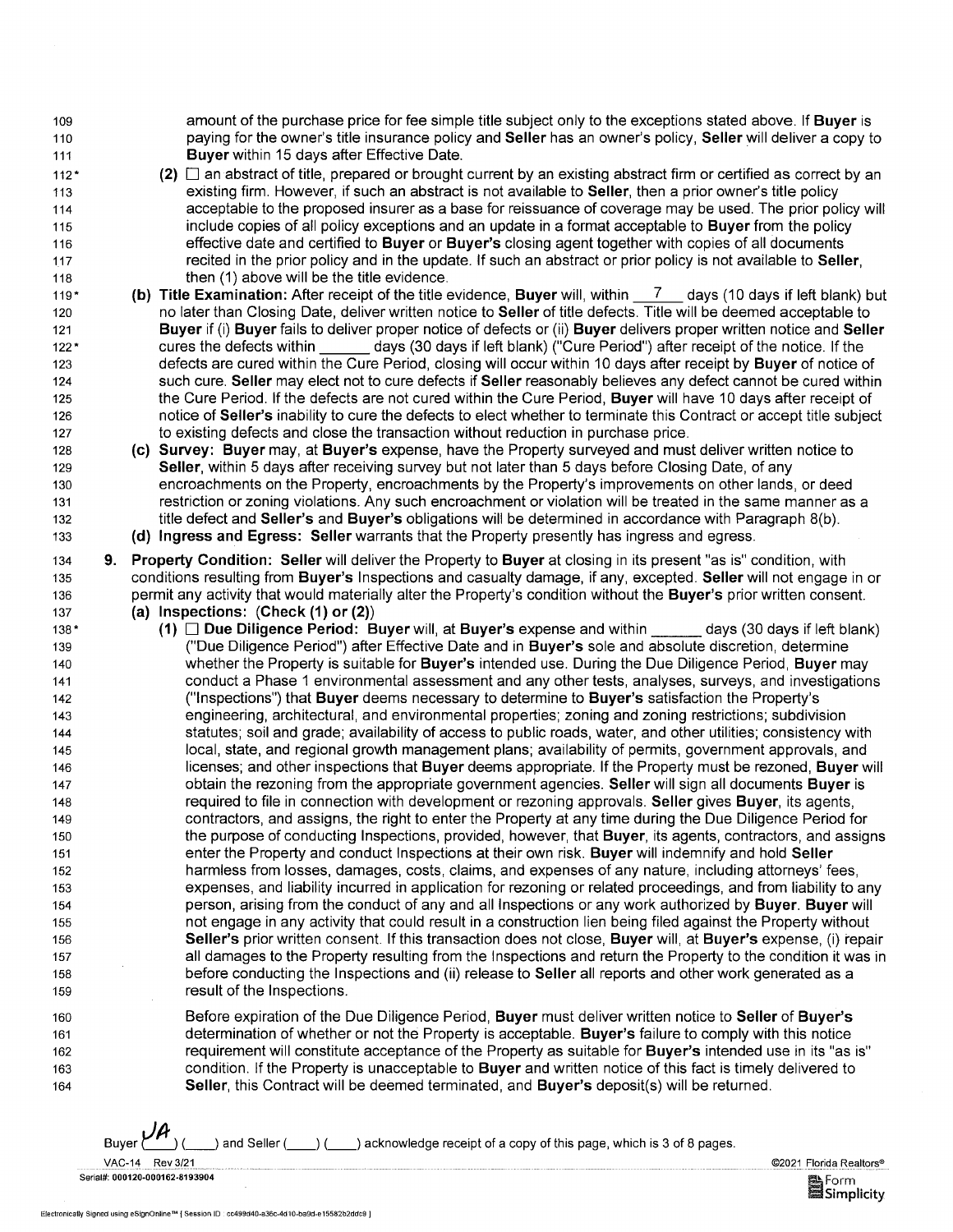| 165*<br>166<br>167<br>168<br>169<br>170<br>171<br>172<br>173 |     | $(2)$ $\boxtimes$ No Due Diligence Period: Buyer is satisfied that the Property is suitable for Buyer's purposes,<br>including being satisfied that either public sewerage and water are available to the Property or the<br>Property will be approved for the installation of a well and/or private sewerage disposal system and that<br>existing zoning and other pertinent regulations and restrictions, such as subdivision or deed restrictions,<br>concurrency, growth management, and environmental conditions, are acceptable to <b>Buyer</b> . This<br>Contract is not contingent on Buyer conducting any further investigations.<br>(b) Government Regulations: Changes in government regulations and levels of service which affect Buyer's<br>intended use of the Property will not be grounds for terminating this Contract if the Due Diligence Period has<br>expired or if Paragraph $9(a)(2)$ is selected. |
|--------------------------------------------------------------|-----|----------------------------------------------------------------------------------------------------------------------------------------------------------------------------------------------------------------------------------------------------------------------------------------------------------------------------------------------------------------------------------------------------------------------------------------------------------------------------------------------------------------------------------------------------------------------------------------------------------------------------------------------------------------------------------------------------------------------------------------------------------------------------------------------------------------------------------------------------------------------------------------------------------------------------|
| 174                                                          |     | (c) Flood Zone: Buyer is advised to verify by survey, with the lender, and with appropriate government agencies<br>which flood zone the Property is in, whether flood insurance is required, and what restrictions apply to                                                                                                                                                                                                                                                                                                                                                                                                                                                                                                                                                                                                                                                                                                |
| 175<br>176                                                   |     | improving the Property and rebuilding in the event of casualty.                                                                                                                                                                                                                                                                                                                                                                                                                                                                                                                                                                                                                                                                                                                                                                                                                                                            |
| 177                                                          |     | (d) Coastal Construction Control Line ("CCCL"): If any part of the Property lies seaward of the CCCL as                                                                                                                                                                                                                                                                                                                                                                                                                                                                                                                                                                                                                                                                                                                                                                                                                    |
| 178                                                          |     | defined in Section 161.053, Florida Statutes, Seller will provide Buyer with an affidavit or survey as required                                                                                                                                                                                                                                                                                                                                                                                                                                                                                                                                                                                                                                                                                                                                                                                                            |
| 179                                                          |     | by law delineating the line's location on the Property, unless Buyer waives this requirement in writing. The                                                                                                                                                                                                                                                                                                                                                                                                                                                                                                                                                                                                                                                                                                                                                                                                               |
| 180                                                          |     | Property being purchased may be subject to coastal erosion and to federal, state, or local regulations that                                                                                                                                                                                                                                                                                                                                                                                                                                                                                                                                                                                                                                                                                                                                                                                                                |
| 181                                                          |     | govern coastal property, including delineation of the CCCL, rigid coastal protection structures, beach                                                                                                                                                                                                                                                                                                                                                                                                                                                                                                                                                                                                                                                                                                                                                                                                                     |
| 182                                                          |     | nourishment, and the protection of marine turtles. Additional information can be obtained from the Florida                                                                                                                                                                                                                                                                                                                                                                                                                                                                                                                                                                                                                                                                                                                                                                                                                 |
| 183                                                          |     | Department of Environmental Protection, including whether there are significant erosion conditions associated                                                                                                                                                                                                                                                                                                                                                                                                                                                                                                                                                                                                                                                                                                                                                                                                              |
| 184                                                          |     | with the shore line of the Property being purchased.                                                                                                                                                                                                                                                                                                                                                                                                                                                                                                                                                                                                                                                                                                                                                                                                                                                                       |
| 185*                                                         |     | $\Sigma$ Buyer waives the right to receive a CCCL affidavit or survey.                                                                                                                                                                                                                                                                                                                                                                                                                                                                                                                                                                                                                                                                                                                                                                                                                                                     |
| 186                                                          |     | 10. Closing Procedure; Costs: Closing will take place in the county where the Property is located and may be                                                                                                                                                                                                                                                                                                                                                                                                                                                                                                                                                                                                                                                                                                                                                                                                               |
| 187                                                          |     | conducted by mail or electronic means. If title insurance insures Buyer for title defects arising between the title                                                                                                                                                                                                                                                                                                                                                                                                                                                                                                                                                                                                                                                                                                                                                                                                        |
| 188                                                          |     | binder effective date and recording of Buyer's deed, closing agent will disburse at closing the net sale proceeds to                                                                                                                                                                                                                                                                                                                                                                                                                                                                                                                                                                                                                                                                                                                                                                                                       |
| 189                                                          |     | Seller (in local cashier's check if Seller requests in writing at least 5 days before closing) and brokerage fees to                                                                                                                                                                                                                                                                                                                                                                                                                                                                                                                                                                                                                                                                                                                                                                                                       |
| 190                                                          |     | Broker as per Paragraph 21. In addition to other expenses provided in this Contract, Seller and Buyer will pay the                                                                                                                                                                                                                                                                                                                                                                                                                                                                                                                                                                                                                                                                                                                                                                                                         |
| 191                                                          |     | costs indicated below.                                                                                                                                                                                                                                                                                                                                                                                                                                                                                                                                                                                                                                                                                                                                                                                                                                                                                                     |
| 192                                                          |     | (a) Seller Costs:                                                                                                                                                                                                                                                                                                                                                                                                                                                                                                                                                                                                                                                                                                                                                                                                                                                                                                          |
| 193                                                          |     | Taxes on deed                                                                                                                                                                                                                                                                                                                                                                                                                                                                                                                                                                                                                                                                                                                                                                                                                                                                                                              |
| 194                                                          |     | Recording fees for documents needed to cure title<br>Title evidence (if applicable under Paragraph 8)                                                                                                                                                                                                                                                                                                                                                                                                                                                                                                                                                                                                                                                                                                                                                                                                                      |
| 195<br>196                                                   |     | Estoppel Fee(s)                                                                                                                                                                                                                                                                                                                                                                                                                                                                                                                                                                                                                                                                                                                                                                                                                                                                                                            |
| 197*                                                         |     | Other:                                                                                                                                                                                                                                                                                                                                                                                                                                                                                                                                                                                                                                                                                                                                                                                                                                                                                                                     |
| 198                                                          |     | (b) Buyer Costs:                                                                                                                                                                                                                                                                                                                                                                                                                                                                                                                                                                                                                                                                                                                                                                                                                                                                                                           |
| 199                                                          |     | Taxes and recording fees on notes and mortgages                                                                                                                                                                                                                                                                                                                                                                                                                                                                                                                                                                                                                                                                                                                                                                                                                                                                            |
| 200                                                          |     | Recording fees on the deed and financing statements                                                                                                                                                                                                                                                                                                                                                                                                                                                                                                                                                                                                                                                                                                                                                                                                                                                                        |
| 201                                                          |     | Loan expenses                                                                                                                                                                                                                                                                                                                                                                                                                                                                                                                                                                                                                                                                                                                                                                                                                                                                                                              |
| 202                                                          |     | Title evidence (if applicable under Paragraph 8)                                                                                                                                                                                                                                                                                                                                                                                                                                                                                                                                                                                                                                                                                                                                                                                                                                                                           |
| 203                                                          |     | Lender's title policy at the simultaneous issue rate                                                                                                                                                                                                                                                                                                                                                                                                                                                                                                                                                                                                                                                                                                                                                                                                                                                                       |
| 204                                                          |     | Inspections                                                                                                                                                                                                                                                                                                                                                                                                                                                                                                                                                                                                                                                                                                                                                                                                                                                                                                                |
| 205<br>206                                                   |     | Survey<br>Insurance                                                                                                                                                                                                                                                                                                                                                                                                                                                                                                                                                                                                                                                                                                                                                                                                                                                                                                        |
| $207*$                                                       |     | Other:                                                                                                                                                                                                                                                                                                                                                                                                                                                                                                                                                                                                                                                                                                                                                                                                                                                                                                                     |
| 208                                                          | (C) | Prorations: The following items will be made current and prorated as of the day before Glosing Date: real                                                                                                                                                                                                                                                                                                                                                                                                                                                                                                                                                                                                                                                                                                                                                                                                                  |
| 209                                                          |     | estate taxes (including special benefit tax liens imposed by a CDD), interest, bonds, assessments, leases, and                                                                                                                                                                                                                                                                                                                                                                                                                                                                                                                                                                                                                                                                                                                                                                                                             |
| 210                                                          |     | other Property expenses and revenues. If taxes and assessments for the current year cannot be determined.                                                                                                                                                                                                                                                                                                                                                                                                                                                                                                                                                                                                                                                                                                                                                                                                                  |
| 211                                                          |     | the previous year's rates will be used with adjustment for any exemptions.                                                                                                                                                                                                                                                                                                                                                                                                                                                                                                                                                                                                                                                                                                                                                                                                                                                 |
| 212                                                          |     | (d) Special Assessment by Public Body: Regarding special assessments imposed by a public body. Seller will                                                                                                                                                                                                                                                                                                                                                                                                                                                                                                                                                                                                                                                                                                                                                                                                                 |
| 213                                                          |     | pay (i) the full amount of liens that are certified, confirmed, and ratified before elecing and (ii) the amount of the                                                                                                                                                                                                                                                                                                                                                                                                                                                                                                                                                                                                                                                                                                                                                                                                     |
| 214                                                          |     | lest setimate of the assessment if an imprevement is substantially completed as of Effective Date but has not                                                                                                                                                                                                                                                                                                                                                                                                                                                                                                                                                                                                                                                                                                                                                                                                              |
| 215                                                          |     | resulted in a lien before closing; and Buyer will pay all other amounts. If special assessments may be paid in                                                                                                                                                                                                                                                                                                                                                                                                                                                                                                                                                                                                                                                                                                                                                                                                             |
| $216*$                                                       |     | installmonts, El Sollor El Buyer (Buyer if left blank) will pay installments due after clesing. If Soller is<br>checked, Seller will pay the assessment in full before or at the time of closing. Public body does not include a                                                                                                                                                                                                                                                                                                                                                                                                                                                                                                                                                                                                                                                                                           |
| 217<br>218                                                   |     | Hemeewnere' or Gendeminium Association.                                                                                                                                                                                                                                                                                                                                                                                                                                                                                                                                                                                                                                                                                                                                                                                                                                                                                    |
| 219                                                          |     | (e) PROPERTY TAX DISCLOSURE SUMMARY: BUYER SHOULD NOT RELY ON THE SELLER'S CURRENT                                                                                                                                                                                                                                                                                                                                                                                                                                                                                                                                                                                                                                                                                                                                                                                                                                         |
| 220                                                          |     | PROPERTY TAXES AS THE AMOUNT OF PROPERTY TAXES THAT BUYER MAY BE OBLIGATED TO                                                                                                                                                                                                                                                                                                                                                                                                                                                                                                                                                                                                                                                                                                                                                                                                                                              |
| 221                                                          |     | PAY IN THE YEAR SUBSEQUENT TO PURCHASE. A CHANGE OF OWNERSHIP OR PROPERTY                                                                                                                                                                                                                                                                                                                                                                                                                                                                                                                                                                                                                                                                                                                                                                                                                                                  |
|                                                              |     |                                                                                                                                                                                                                                                                                                                                                                                                                                                                                                                                                                                                                                                                                                                                                                                                                                                                                                                            |
|                                                              |     | and Seller ( _) ( __) acknowledge receipt of a copy of this page, which is 4 of 8 pages.                                                                                                                                                                                                                                                                                                                                                                                                                                                                                                                                                                                                                                                                                                                                                                                                                                   |

VAC-14 Rev 3/21 Serial#: 000120·000162-8193904

 $\sim 10^{-11}$ 

 $\sim$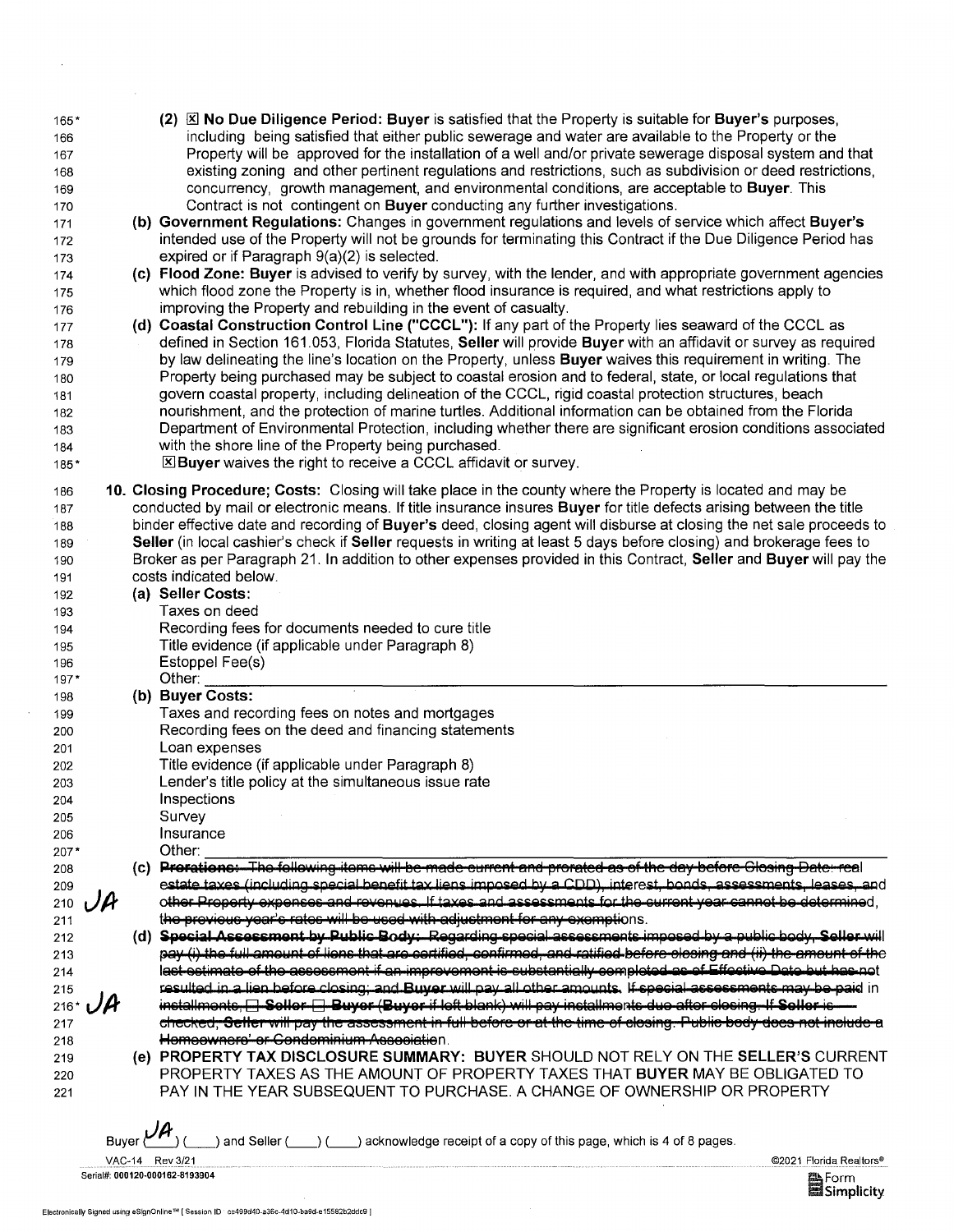222 223 224

225 226 227 IMPROVEMENTS TRIGGERS REASSESSMENTS OF THE PROPERTY THAT COULD RESULT IN HIGHER PROPERTY TAXES. IF YOU HAVE ANY QUESTIONS CONCERNING VALUATION, CONTACT THE COUNTY PROPERTY APPRAISER'S OFFICE FOR FURTHER INFORMATION.

- (f) Foreign Investment in Real Property Tax Act ("FIRPTA"): If Seller is a "foreign person" as defined by FIRPTA, Seller and Buyer will comply with FIRPTA, which may require Seller to provide additional cash at closing.
- 228 229 230 231 232 (g) 1031 Exchange: If either Seller or Buyer wish to enter into a like-kind exchange (either simultaneously with closing or after) under Section 1031 of the Internal Revenue Code ("Exchange"), the other party will cooperate in all reasonable respects to effectuate the Exchange including executing documents, provided, however, that the cooperating party will incur no liability or cost related to the Exchange and that the closing will not be contingent upon, extended, or delayed by the Exchange.
- 233 234 235 236 237 238 239 11. Computation of Time: Calendar days will be used when computing time periods, except time periods of 5 days or less. Time periods of 5 days or less will be computed without including Saturday, Sunday, or national legal holidays specified in 5 U.S.C. 6103(a). Other than time for acceptance and Effective Date as set forth in Paragraph 3, any time periods provided for or dates specified in this Contract, whether preprinted, handwritten, typewritten or inserted herein, which shall end or occur on a Saturday, Sunday, or national legal holiday (see 5 U.S.C. 6103) shall extend until 5:00 p.m. (where the Property is located) of the next business day. Time is of the essence in this Contract.
- 240 241 242 243 244 245 12. Risk of Loss; Eminent Domain: If any portion of the Property is materially damaged by casualty before closing or Seller negotiates with a governmental authority to transfer all or part of the Property in lieu of eminent domain proceedings or an eminent domain proceeding is initiated, Seller will promptly inform Buyer. Either party may terminate this Contract by written notice to the other within 10 days after Buyer's receipt of Seller's notification, and Buyer's deposit(s) will be returned, failing which Buyer will close in accordance with this Contract and receive all payments made by the governmental authority or insurance company, if any.
- 246 247 248 249 250 251 252 253 254 13. Force Majeure: Seller or Buyer will not be required to perform any obligation under this Contract or be liable to each other for damages so long as the performance or non-performance of the obligation is delayed, caused, or prevented by an act of God or force majeure. An "act of God or "force majeure" is defined as hurricanes, earthquakes, floods, fire, unusual transportation delays, wars, insurrections, and any other cause not reasonably within the control of Seller or Buyer and which by the exercise of due diligence the non-performing party is unable in whole or in part to prevent or overcome. All time periods, including Closing Date, will be extended for the period that the act of God or force majeure is in place. However, in the event that such act of God or force majeure event continues beyond 30 days, either party may terminate this Contract by delivering written notice to the other; and Buyer's deposit(s) will be returned.
- 255 256 257 258 259 260 14. Notices: All notices will be in writing and delivered to the parties and Broker by mail, personal delivery, or electronic means. Buyer's failure to timely deliver written notice to Seller, when such notice is required by this Contract, regarding any contingency will render that contingency null and void, and this Contract will be construed as if the contingency did not exist. Any notice, document, or item delivered to or received by an attorney or licensee (including a transactions broker) representing a party will be as effective as if delivered to or received by that party.
- 261 262 263 264 265 266 267 268 269 270 271 272 15. Complete Agreement; Persons Bound: This Contract is the entire agreement between Seller and Buyer. Except for brokerage agreements, no prior or present agreements will bind Seller, Buyer, or Broker unless incorporated into this Contract. Modifications of this Contract will not be binding unless in writing, signed or initialed, and delivered by the party to be bound. Electronic signatures will be acceptable and binding. This Contract, signatures, initials, documents referenced in this Contract, counterparts, and written modifications communicated electronically or on paper will be acceptable for all purposes, including delivery, and will be binding. Handwritten or typewritten terms inserted in or attached to this Contract prevail over preprinted terms. If any provision of this Contract is or becomes invalid or unenforceable, all remaining provisions will continue to be fully effective. Seller and Buyer will use diligence and good faith in performing all obligations under this Contract. This Contract will not be recorded in any public record. The terms "Seller," "Buyer," and "Broker" may be singular or plural. This Contract is binding on the heirs, administrators, executors, personal representatives, and assigns, if permitted, of Seller, Buyer, and Broker.
- 273 274 16. Default and Dispute Resolution: This Contract will be construed under Florida law. This Paragraph will survive closing or termination of this Contract.
	- (a) Seller Default: If Seller fails, neglects, or refuses to perform Seller's obligations under this Contract, Buyer<br>may elect to receive a return of Buyer's deposit(s) without thereby waiving any action for damages resul

Buyer ( $\mu$ , ) (  $\mu$ ) and Seller (  $\mu$ ) acknowledge receipt of a copy of this page, which is 5 of 8 pages.

VAC-14 Rev3/21 Serial#: 000120-000162-8193904

275 276

©2021 Florida Realtors®

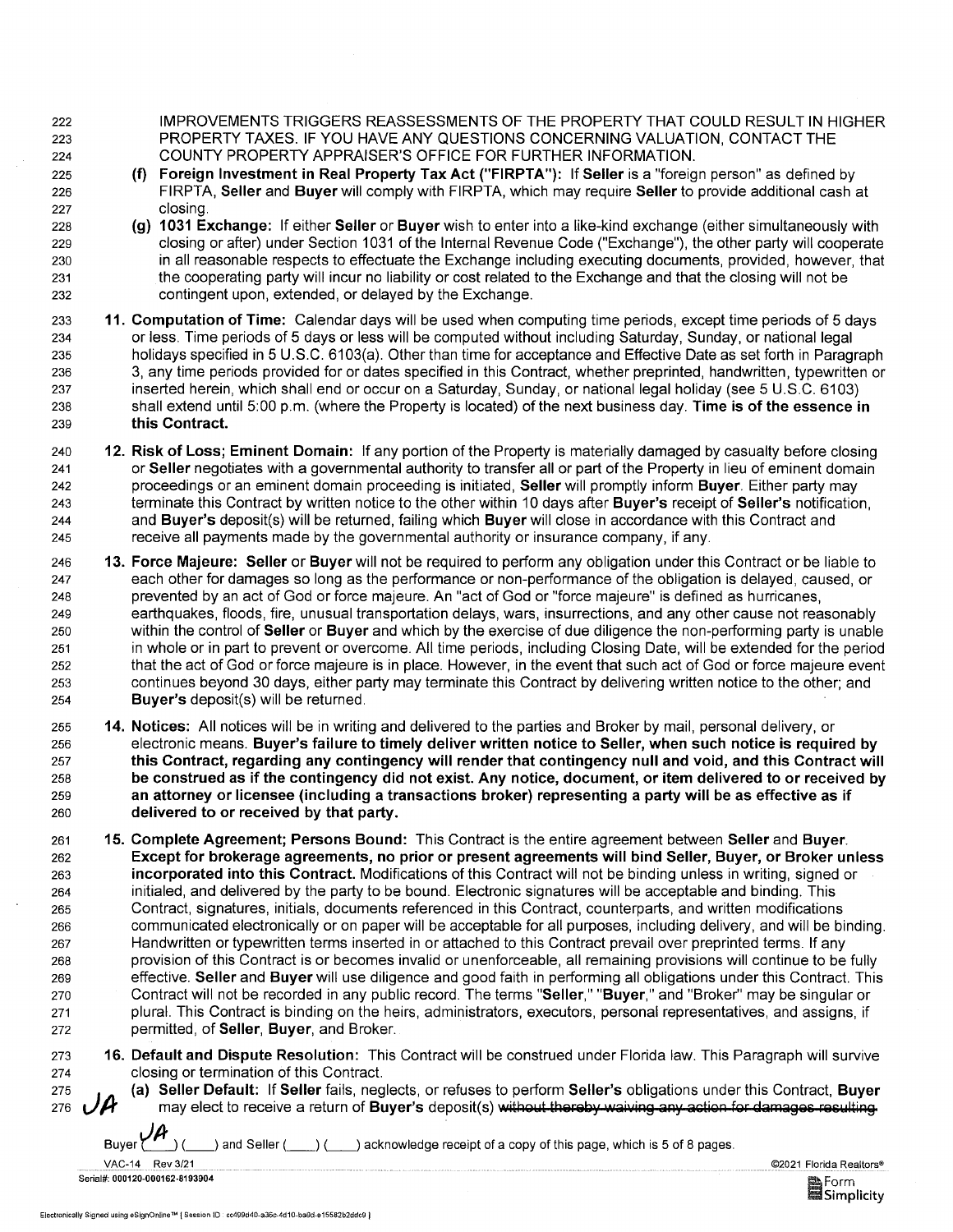277<sup>2</sup> frem Soller's breach and may seek to recover such damages or seek specific performance. Seller-will-alse-beliable for the full amount of the brokerage fee.

279 280 281 282 283 284 (b) Buyer Default: If Buyer fails, neglects, or refuses to perform Buyer's obligations under this Contract, including payment of deposit(s), within the time(s) specified, Seller may elect to recover and retain the deposit(s), paid and agreed to be paid, for the account of Seller as agreed upon liquidated damages, consideration for execution of this Contract, and in full settlement of any claims, whereupon Seller and Buyer will be relieved from all further obligations under this Contract; or Seller, at Seller's option, may proceed in equity to enforce Seller's rights under this Contract.

### 285<sub>1</sub>, 17. Attorney's Fees; Cests; In any litiantion permitted by this Contract, the prevailing party shall be entitled to 386 $\overline{D}$  recover from the non-prevailing party costs and fees, including reasonable attorney's fees, incurred in conducting 387 the litigation. This Paragraph 17 shall survive Closing or termination of this Contract.

- 288 18. Escrow Agent; Closing Agent: Seller and Buyer authorize Escrow Agent and closing agent (collectively 289 "Agent") to receive, deposit, and hold funds and other items in escrow and, subject to Collection, disburse them 290 upon proper authorization and in accordance with Florida law and the terms of this Contract, including disbursing 291 brokerage fees. "Collection" or "Collected" means any checks tendered or received have become actually and 292 finally collected and deposited in the account of Agent. The parties agree that Agent will not be liable to any person 293 for misdelivery of escrowed items to Seller or Buyer, unless the misdelivery is due to Agent's willful breach of this 294 Contract or gross negligence. If Agent interpleads the subject matter of the escrow, Agent will pay the filing fees 295 and costs from the deposit and will recover reasonable attorneys' fees and costs to be paid from the escrowed 296 funds or equivalent and charged and awarded as court costs in favor of the prevailing party.
- 297 19. Professional Advice; Broker Liability: Broker advises Seller and Buyer to verify all facts and representations 298 that are important to them and to consult an appropriate professional for legal advice (for example, interpreting this 299 Contract, determining the effect of laws on the Property and this transaction, status of title, foreign investor 300 reporting requirements, the effect of property lying partially or totally seaward of the CCCL, etc.) and for tax, 301 property condition, environmental, and other specialized advice. Buyer acknowledges that all representations 302 (oral, written, or otherwise) by Broker are based on Seller representations or public records. Buyer agrees to 303 rely solely on Seller, professional inspectors, and government agencies for verification of the Property 304 condition and facts that materially affect Property value. Seller and Buyer respectively will pay all costs and 305 expenses, including reasonable attorneys' fees' at all levels, incurred by Broker and Broker's officers, directors, 306 agents, and employees in connection with or arising from Seller's or Buyer's misstatement or failure to perform 307 contractual obligations. Seller and Buyer hold harmless and release Broker and Broker's officers, directors, 308 agents, and employees from all liability for loss or damage based on (i) Seller's or Buyer's misstatement or 309 failure to perform contractual obligations; (ii) the use or display of listing data by third parties, including, but not 310 limited to, photographs, images, graphics, video recordings, virtual tours, drawings, written descriptions, and 311 remarks related to the Property; (iii) Broker's performance, at Seller's or Buyer's request, of any task beyond the 312 scope of services regulated by Chapter 475, Florida Statutes, as amended, including Broker's referral, 313 recommendation, or retention of any vendor; (iv) products or services provided by any vendor; and (v) expenses 314 incurred by any vendor. Seller and Buyer each assume full responsibility for selecting and compensating their 315 respective vendors. This Paragraph will not relieve Broker of statutory obligations. For purposes of this 316 Paragraph, Broker will be treated as a party to this Contract. This Paragraph will survive closing.
- 317 20. Commercial Real Estate Sales Commission Lien Act: If the Property is commercial real estate as defined by 318 Section 475.701, Florida Statutes, the following disclosure will apply: The Florida Commercial Real Estate Sales 319 Commission Lien Act provides that when a broker has earned a commission by performing licensed services 320 under a brokerage agreement with you, the broker may claim a lien against your net sales proceeds for the 321 broker's commission. The broker's lien rights under the act cannot be waived before the commission is earned.
- 322 21. Brokers: The licensee(s) and brokerage(s) named below are collectively referred to as "Broker." Instruction to 323 closing agent: Seller and Buyer direct Closing Agent to disburse at Closing the full amount of the brokerage 324 fees as specified in separate brokerage agreements with the parties and cooperative agreements between the 325 Brokers, except to the extent Broker has retained such fees from the escrowed funds. This Paragraph will not be 326 used to modify any MLS or other offer of compensation made by Seller or listing broker to cooperating brokers.

| $327*$ | CBRE INC                                    | BO2029131 (3%) | <b>JOHN KONINGSWOOD</b>                                              | 3469486 | (3%)                    |
|--------|---------------------------------------------|----------------|----------------------------------------------------------------------|---------|-------------------------|
| 328    | <b>Seller's Sales Associate/License No.</b> |                | Buyer's Sales Associate/License No.                                  |         |                         |
|        | Buver $\mu$<br>and Seller (                 |                | ) acknowledge receipt of a copy of this page, which is 6 of 8 pages. |         |                         |
|        | Rev 3/21<br>VAC-14                          |                |                                                                      |         | @2021 Florida Realtors® |



Serial#: 000120-000162-8193904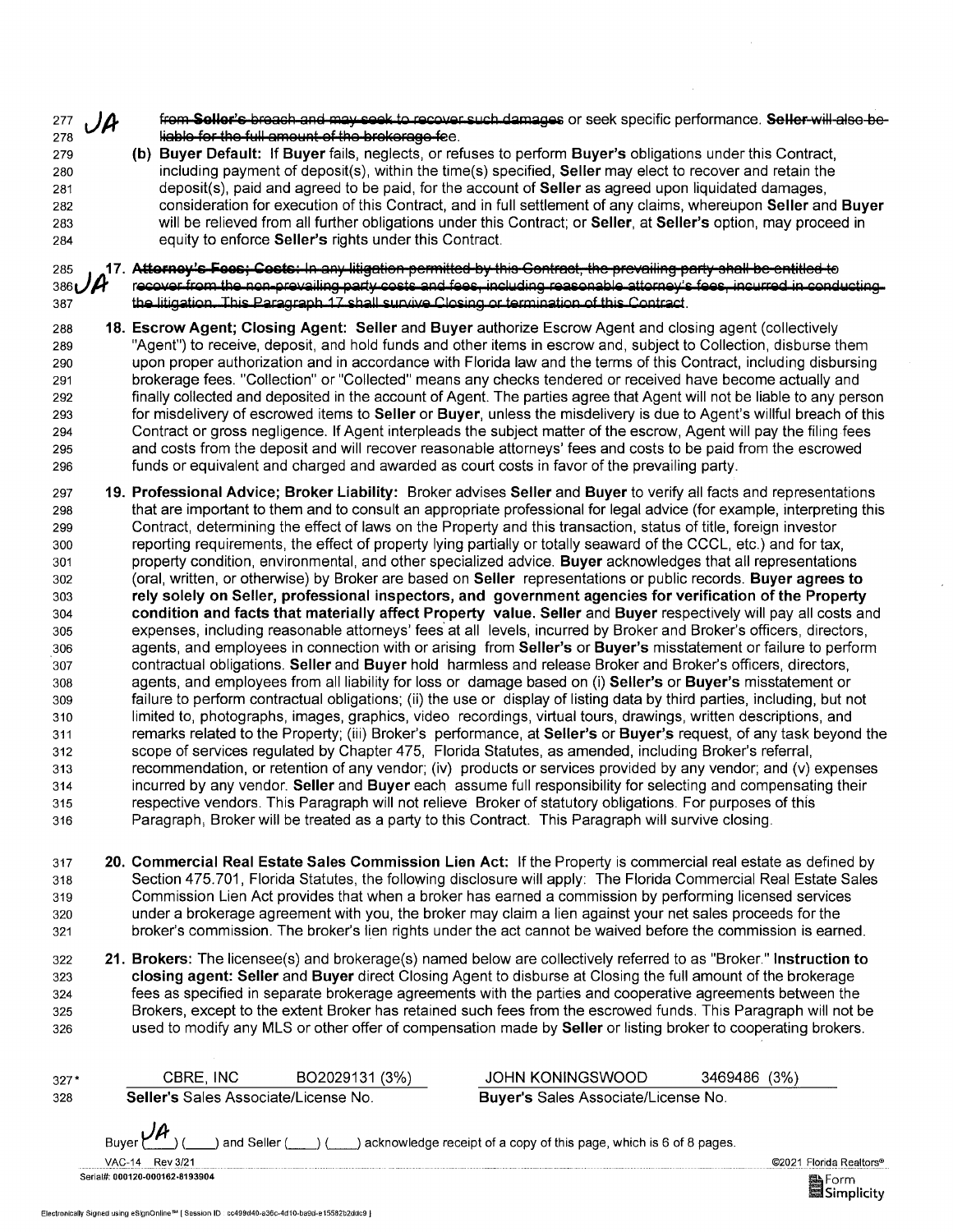| 330<br>Seller's Sales Associate Email Address<br><b>Buyer's Sales Associate Email Address</b><br>331<br>954-829-3737<br>(973) 800-2169<br>332*<br>333<br><b>Buyer's Sales Associate Phone Number</b><br>Seller's Sales Associate Phone Number<br>334<br>CBRE, INC.<br>Elite Ocean View Realty, LLC<br>$335*$<br>336<br><b>Listing Brokerage</b><br><b>Buyer's Brokerage</b><br>337<br>777 BRICKELL AVE, STE 1100, MIAMI, FL<br>338*<br>1600 Ponce de Leon Blvd Ste 801, Coral Gables, FL<br><b>Listing Brokerage Address</b><br><b>Buyer's Brokerage Address</b><br>339<br>340<br>22. Addenda: The following additional terms are included in the attached addenda and incorporated into this Contract<br>(Check if applicable)<br>341<br>□ A. Back-up Contract<br>$342*$<br>$\Box$ B. Kick Out Clause<br>$343*$<br>$344*$<br>23. Additional Terms:<br>$345*$<br>1.) Buyer's Premium brokerage fee of 6.00% is included in the purchase price shown on line 14. CBRE will receive<br>346 |                                       |
|------------------------------------------------------------------------------------------------------------------------------------------------------------------------------------------------------------------------------------------------------------------------------------------------------------------------------------------------------------------------------------------------------------------------------------------------------------------------------------------------------------------------------------------------------------------------------------------------------------------------------------------------------------------------------------------------------------------------------------------------------------------------------------------------------------------------------------------------------------------------------------------------------------------------------------------------------------------------------------------|---------------------------------------|
|                                                                                                                                                                                                                                                                                                                                                                                                                                                                                                                                                                                                                                                                                                                                                                                                                                                                                                                                                                                          |                                       |
|                                                                                                                                                                                                                                                                                                                                                                                                                                                                                                                                                                                                                                                                                                                                                                                                                                                                                                                                                                                          |                                       |
|                                                                                                                                                                                                                                                                                                                                                                                                                                                                                                                                                                                                                                                                                                                                                                                                                                                                                                                                                                                          |                                       |
|                                                                                                                                                                                                                                                                                                                                                                                                                                                                                                                                                                                                                                                                                                                                                                                                                                                                                                                                                                                          |                                       |
|                                                                                                                                                                                                                                                                                                                                                                                                                                                                                                                                                                                                                                                                                                                                                                                                                                                                                                                                                                                          |                                       |
|                                                                                                                                                                                                                                                                                                                                                                                                                                                                                                                                                                                                                                                                                                                                                                                                                                                                                                                                                                                          |                                       |
|                                                                                                                                                                                                                                                                                                                                                                                                                                                                                                                                                                                                                                                                                                                                                                                                                                                                                                                                                                                          |                                       |
|                                                                                                                                                                                                                                                                                                                                                                                                                                                                                                                                                                                                                                                                                                                                                                                                                                                                                                                                                                                          |                                       |
|                                                                                                                                                                                                                                                                                                                                                                                                                                                                                                                                                                                                                                                                                                                                                                                                                                                                                                                                                                                          |                                       |
|                                                                                                                                                                                                                                                                                                                                                                                                                                                                                                                                                                                                                                                                                                                                                                                                                                                                                                                                                                                          |                                       |
|                                                                                                                                                                                                                                                                                                                                                                                                                                                                                                                                                                                                                                                                                                                                                                                                                                                                                                                                                                                          |                                       |
|                                                                                                                                                                                                                                                                                                                                                                                                                                                                                                                                                                                                                                                                                                                                                                                                                                                                                                                                                                                          |                                       |
|                                                                                                                                                                                                                                                                                                                                                                                                                                                                                                                                                                                                                                                                                                                                                                                                                                                                                                                                                                                          |                                       |
|                                                                                                                                                                                                                                                                                                                                                                                                                                                                                                                                                                                                                                                                                                                                                                                                                                                                                                                                                                                          |                                       |
| the Buyer's Premium as their earned commission and will split evenly with Buyer's Broker Elite Ocean View Realty                                                                                                                                                                                                                                                                                                                                                                                                                                                                                                                                                                                                                                                                                                                                                                                                                                                                         |                                       |
| listed on line 327                                                                                                                                                                                                                                                                                                                                                                                                                                                                                                                                                                                                                                                                                                                                                                                                                                                                                                                                                                       |                                       |
| 2.) Buyer will pay a \$495 Transaction Broker Fee at closing to Elite Ocean View Realty                                                                                                                                                                                                                                                                                                                                                                                                                                                                                                                                                                                                                                                                                                                                                                                                                                                                                                  |                                       |
| 3) Addition to line 94: Contract should not be assignable without consent of seller, with the limited exception of                                                                                                                                                                                                                                                                                                                                                                                                                                                                                                                                                                                                                                                                                                                                                                                                                                                                       |                                       |
| assignment to to a related entity or subsidiary of Buyer.                                                                                                                                                                                                                                                                                                                                                                                                                                                                                                                                                                                                                                                                                                                                                                                                                                                                                                                                |                                       |
| JA                                                                                                                                                                                                                                                                                                                                                                                                                                                                                                                                                                                                                                                                                                                                                                                                                                                                                                                                                                                       |                                       |
| <u> 1989 - Andrea Andrea Andrea Andrea Andrea Andrea Andrea Andrea Andrea Andrea Andrea Andrea Andrea Andrea Andr</u><br><u> 1989 - Johann Harry Harry Harry Harry Harry Harry Harry Harry Harry Harry Harry Harry Harry Harry Harry Harry</u>                                                                                                                                                                                                                                                                                                                                                                                                                                                                                                                                                                                                                                                                                                                                           |                                       |
| <u> 1988 - John Stein, Amerikaansk politiker (* 1908)</u>                                                                                                                                                                                                                                                                                                                                                                                                                                                                                                                                                                                                                                                                                                                                                                                                                                                                                                                                |                                       |
|                                                                                                                                                                                                                                                                                                                                                                                                                                                                                                                                                                                                                                                                                                                                                                                                                                                                                                                                                                                          |                                       |
| <u> 1980 - Andrea Santana, amerikana amerikana amerikana amerikana amerikana amerikana amerikana amerikana amerika</u>                                                                                                                                                                                                                                                                                                                                                                                                                                                                                                                                                                                                                                                                                                                                                                                                                                                                   |                                       |
| <u> 1989 - Andrea San Angel, Amerikaansk politiker († 1908)</u>                                                                                                                                                                                                                                                                                                                                                                                                                                                                                                                                                                                                                                                                                                                                                                                                                                                                                                                          |                                       |
| <u> 1980 - An Dùbhlachd ann an Dùbhlachd ann an Dùbhlachd ann an Dùbhlachd ann an Dùbhlachd ann an Dùbhlachd ann a</u>                                                                                                                                                                                                                                                                                                                                                                                                                                                                                                                                                                                                                                                                                                                                                                                                                                                                   |                                       |
| <b>COUNTER-OFFER/REJECTION</b>                                                                                                                                                                                                                                                                                                                                                                                                                                                                                                                                                                                                                                                                                                                                                                                                                                                                                                                                                           |                                       |
|                                                                                                                                                                                                                                                                                                                                                                                                                                                                                                                                                                                                                                                                                                                                                                                                                                                                                                                                                                                          |                                       |
| □ Seller counters Buyer's offer (to accept the counter-offer, Buyer must sign or initial the counter-offered terms and<br>$362*$<br>deliver a copy of the acceptance to Seller).                                                                                                                                                                                                                                                                                                                                                                                                                                                                                                                                                                                                                                                                                                                                                                                                         |                                       |
| □ Seller rejects Buyer's offer<br>364*                                                                                                                                                                                                                                                                                                                                                                                                                                                                                                                                                                                                                                                                                                                                                                                                                                                                                                                                                   |                                       |
|                                                                                                                                                                                                                                                                                                                                                                                                                                                                                                                                                                                                                                                                                                                                                                                                                                                                                                                                                                                          |                                       |
| This is intended to be a legally binding Contract. If not fully understood, seek the advice of an attorney before<br>signing.                                                                                                                                                                                                                                                                                                                                                                                                                                                                                                                                                                                                                                                                                                                                                                                                                                                            |                                       |
| Buyer: <i><u>Vorge</u></i> Prcevedo<br>$367*$<br>$\blacksquare$ Date: 8/5/2021                                                                                                                                                                                                                                                                                                                                                                                                                                                                                                                                                                                                                                                                                                                                                                                                                                                                                                           |                                       |
| JORGE ACEVEDO<br>$368*$                                                                                                                                                                                                                                                                                                                                                                                                                                                                                                                                                                                                                                                                                                                                                                                                                                                                                                                                                                  |                                       |
|                                                                                                                                                                                                                                                                                                                                                                                                                                                                                                                                                                                                                                                                                                                                                                                                                                                                                                                                                                                          |                                       |
| $369*$                                                                                                                                                                                                                                                                                                                                                                                                                                                                                                                                                                                                                                                                                                                                                                                                                                                                                                                                                                                   |                                       |
| $370*$                                                                                                                                                                                                                                                                                                                                                                                                                                                                                                                                                                                                                                                                                                                                                                                                                                                                                                                                                                                   |                                       |
| Buyer's address for purpose of notice:                                                                                                                                                                                                                                                                                                                                                                                                                                                                                                                                                                                                                                                                                                                                                                                                                                                                                                                                                   |                                       |
| 5757 Blue Lagoon Drive, Suite 320, Miami, FL 33126<br>$372*$                                                                                                                                                                                                                                                                                                                                                                                                                                                                                                                                                                                                                                                                                                                                                                                                                                                                                                                             |                                       |
| Phone: _______305-632-8026<br>Fax: 305-265-2267 Email: danay@miamilegalfirm.com<br>$373*$                                                                                                                                                                                                                                                                                                                                                                                                                                                                                                                                                                                                                                                                                                                                                                                                                                                                                                |                                       |
| $374*$                                                                                                                                                                                                                                                                                                                                                                                                                                                                                                                                                                                                                                                                                                                                                                                                                                                                                                                                                                                   |                                       |
|                                                                                                                                                                                                                                                                                                                                                                                                                                                                                                                                                                                                                                                                                                                                                                                                                                                                                                                                                                                          |                                       |
|                                                                                                                                                                                                                                                                                                                                                                                                                                                                                                                                                                                                                                                                                                                                                                                                                                                                                                                                                                                          |                                       |
| Date: <b>Date: Date:</b>                                                                                                                                                                                                                                                                                                                                                                                                                                                                                                                                                                                                                                                                                                                                                                                                                                                                                                                                                                 |                                       |
| $375*$<br>$376*$<br>$377*$                                                                                                                                                                                                                                                                                                                                                                                                                                                                                                                                                                                                                                                                                                                                                                                                                                                                                                                                                               |                                       |
|                                                                                                                                                                                                                                                                                                                                                                                                                                                                                                                                                                                                                                                                                                                                                                                                                                                                                                                                                                                          |                                       |
| ) and Seller $($ $)$ $($ $)$ acknowledge receipt of a copy of this page, which is 7 of 8 pages.<br>Buver                                                                                                                                                                                                                                                                                                                                                                                                                                                                                                                                                                                                                                                                                                                                                                                                                                                                                 |                                       |
| VAC-14 Rev 3/21<br>Serial#: 000120-000162-8193904                                                                                                                                                                                                                                                                                                                                                                                                                                                                                                                                                                                                                                                                                                                                                                                                                                                                                                                                        | @2021 Florida Realtors®<br>Simplicity |

 $\mathcal{L}_{\text{max}}$ 

 $\bar{z}$ 

 $\sim$   $\star$